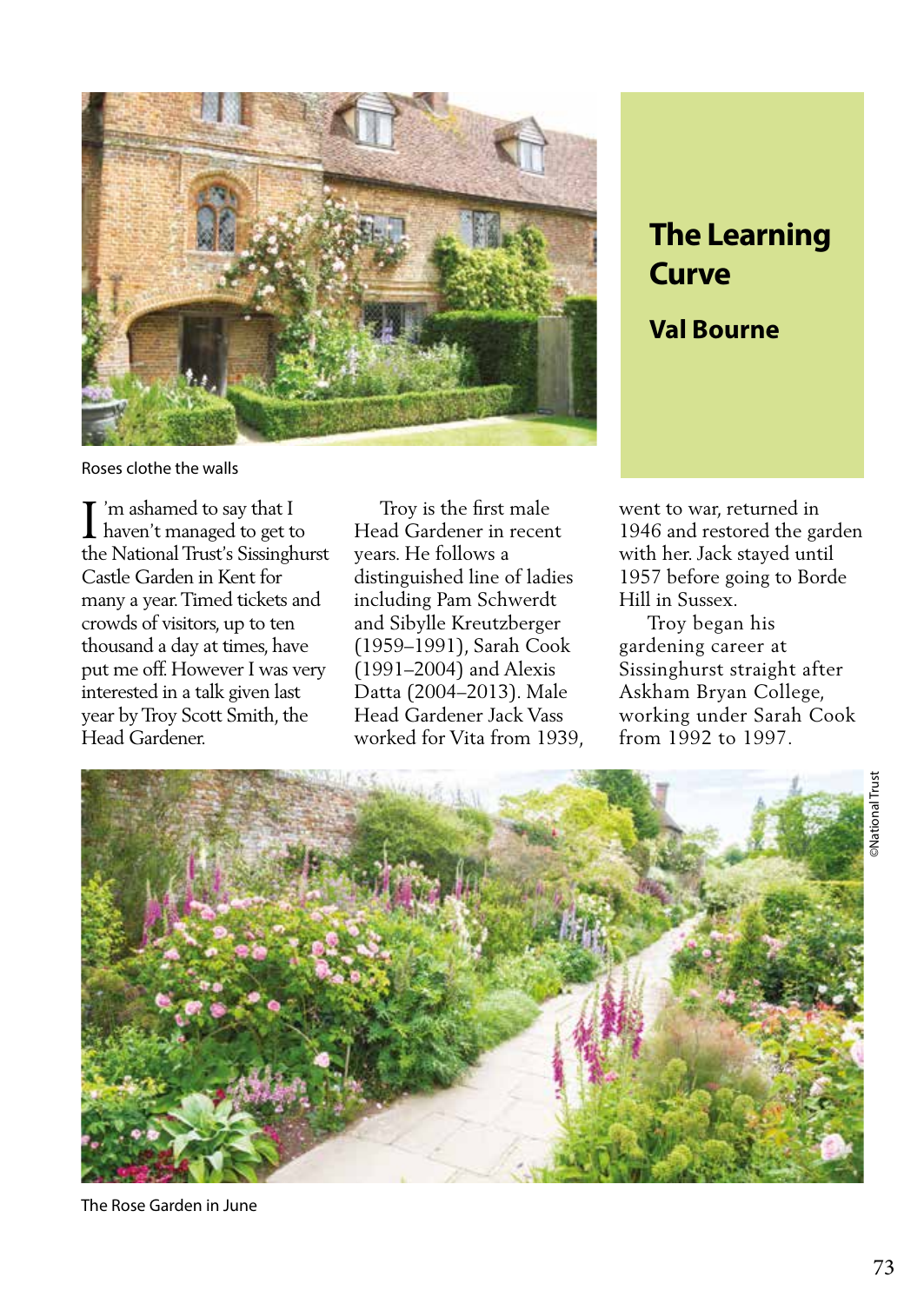He used to be at The Courts garden at Holt near Bradfordon-Avon, another National Trust property. This was one of my favourite gardens because it wasn't the usual planting by numbers. In August, for instance, Japanese anemones would mingle with hardy fuchsias in a narrow strip lining a path and they looked fabulous until late in the year. It was simple, yet very effective, and he resisted the urge to add more, although there were bulbs in the spring.

 One of the themes of Troy's talk on Sissinghurst was restoring the rural setting and capturing the spirit of Sissinghurst. Garden designer Arne Maynard refers to this as the *genius loci* and it's all about atmosphere. A country garden should pay homage to its setting and be planted



Many of these perennials will be removed to make way for more roses.

in an entirely different way from a roof garden in Kensington designed for entertaining smart people. Sissinghurst's farm pond is to be reinstated and, in front of the house, tarmac will be replaced by grass. Visitors will be greeted by grazing cows.

 Designer Dan Pearson, an artistic, gentle personality, is involved in the design and it's to be hoped that Vita's enthusiastic and free-spirited style will return. It's said that Sissinghurst had become too manicured and restrained, and Adam Nicholson inferred that he preferred the box topiary to have summer fuzz, as it had in Vita's day; Troy's ambition is to restore that free spirit and exuberance.

 The most interesting aspect of the talk concerned the Rose Garden because Troy has pledged to let it drip with roses in June and July and then allow it to fade – though some roses will flower again but not as dramatically. He felt it had become a garden for every season and that had meant fewer roses and less of a spectacle in June and July, when it was supposed to peak. Vita collected old-fashioned roses and admired many that flowered only once. She planted two hundred different named roses, a hundred of which had been removed but are now being reinstated. Some were identified by old metal labels found in a pond.

 Once-only flowering roses are fabulous. The late Peter Beales loved these abundant

roses much more than repeat-flowering ones. Vita apparently liked dusky roses such as 'Charles de Mills'. Her vision was for 'a tumble of roses and honeysuckle, figs and vines' and she wanted to be 'drunk on roses' in June. I am thoroughly for this approach, of creating a spectacle that peaks and then fades, because I see lots of gardeners trying to make borders that offer something at every stage of the year. This is an impossibility because every plant has its day and the sight of a peony entering dormancy in August, displaying shabby foliage, jars against asters and lateflowering perennials.

 There are practical reasons for creating a June and July focus in Sissinghurst's case, because the Rose Garden is over visited. Troy hopes this will spread the visitors into other areas of the 5-acre garden and will allow the York stone paths in the Rose Garden to be replaced by grass paths. In quieter moments, when the roses are over, there should be less footfall.

 Spring can be glorious in Kent. When on April 6th 1930 Vita Sackville-West and Harold Nicholson first came to look at Sissinghurst it was the Nuttery that first caught their eye. There Vita and Harold planted lots of bright polyanthus in shades of vivid yellow, red and white; mercifully a fungal infection began to see them off in the 1960s and they were all removed by 1974.